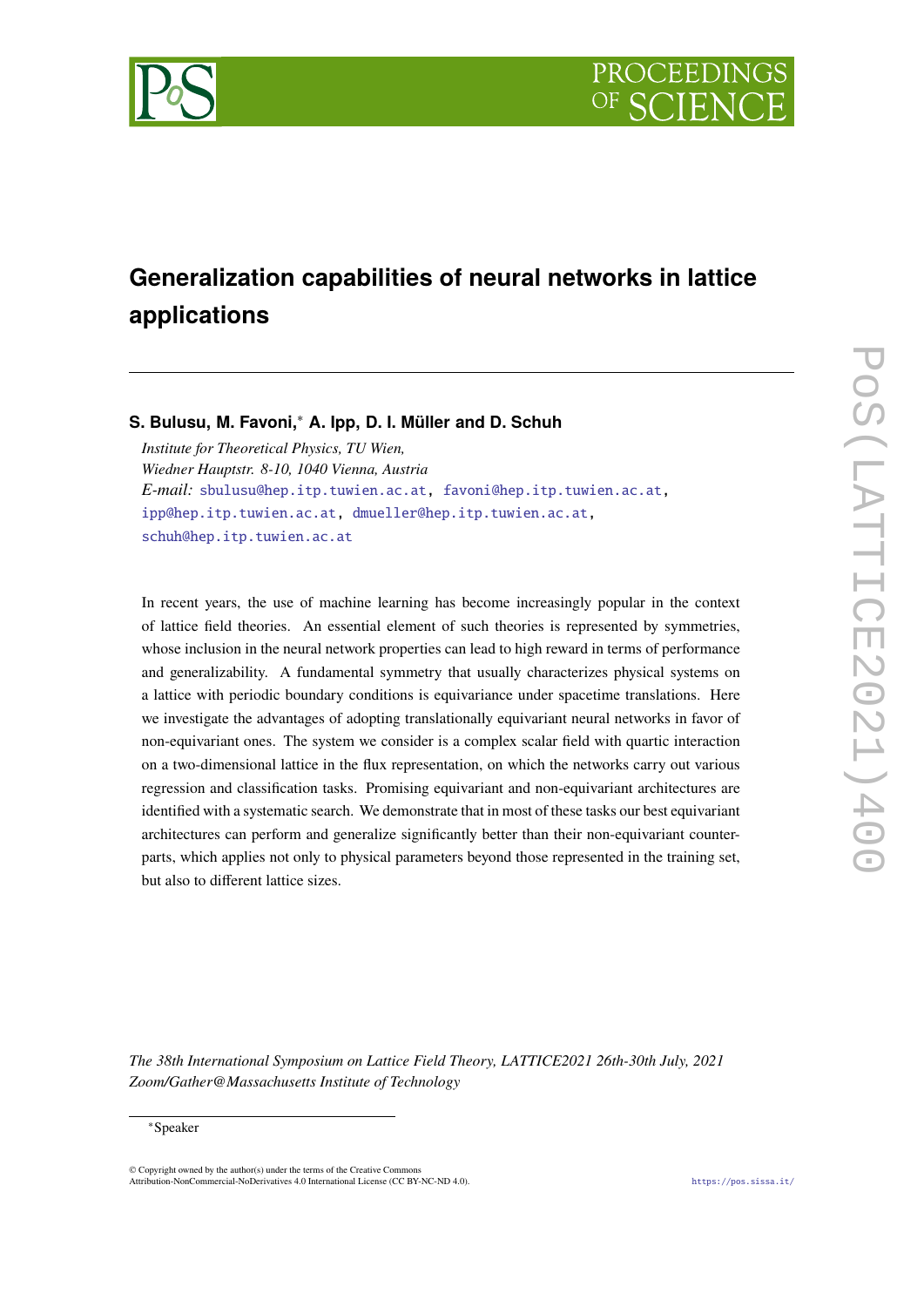## **1. Introduction**

Lattice field theories require an intensive use of numerical simulations, and often supercomputers are employed in order to render such simulations feasible in terms of time consumption. The outstanding developments which occurred in the realm of machine learning in the past decade, together with the efforts made to improve hardware technology, have attracted a lot of interest from physicists, who have largely relied on neural networks (NNs) in a wide variety of problems, ranging from condensed matter physics to string theory [\[1,](#page-8-0) [2\]](#page-8-1). Even though these applications have proven to be successful, oftentimes no adaptation of architectures adopted in other fields, e.g. image processing, was put in place. A wise strategy when using tools is to tailor them to meet the requirements of the problem in question. In the case of field theories, a cornerstone is represented by Noether's theorem [\[3\]](#page-8-2), which states that for every continuous symmetry of the action there exists a respective conserved current. Therefore, a desirable approach is to design NNs in such a way that the underlying symmetries are respected. A very important result in this direction has been achieved with the introduction of group equivariant convolutional neural networks (G-CNNs) [\[4\]](#page-8-3), which take care of the preservation of global symmetries, such as translations, rotations and reflections. Also in the context of gauge symmetries there have been recent developments [\[5](#page-9-0)[–8\]](#page-9-1).

Lattice field theories are often characterized by invariance under spacetime translations. While in [\[4\]](#page-8-3) the effectiveness of G-CNNs was shown in computer vision applications, in our recent work [\[9\]](#page-9-2) we focus on the relevance of translational symmetry in lattice field theory. For this discussion, it is sufficient to employ convolutional neural networks (CNNs), which were conceived precisely to include translational equivariance in the network properties. Our goal is to investigate how crucial the preservation of such a symmetry is, with a particular attention to the generalization capabilities of the architectures in terms of different lattice sizes and different physical parameters.

## **2. Physical system**

In this study we focus on a complex scalar field in 1+1 dimensions with quartic interaction and nonzero chemical potential  $\mu$ , whose action is the following:

$$
S = \int dx_0 dx_1 \left( |D_0 \phi|^2 - |\partial_1 \phi|^2 - m^2 |\phi|^2 - \lambda |\phi|^4 \right),
$$
 (1)

where  $D_0 = \partial_0 - i\mu$ , *m* is the mass and  $\lambda$  is the coupling constant. The discretization procedure leads to the action

$$
S_{lat} = \sum_{x} \left( \eta |\phi_x|^2 + \lambda |\phi_x|^4 - \sum_{\nu=1}^2 \left( e^{\mu \delta_{\nu,2}} \phi_x^* \phi_{x+\hat{\nu}} + e^{-\mu \delta_{\nu,2}} \phi_x^* \phi_{x-\hat{\nu}} \right) \right), \tag{2}
$$

with  $\eta = 4 + m^2$ . The two terms involving the complex conjugation lead to a sign problem that can be eliminated via a dual formulation [\[10\]](#page-9-3). It maps the field  $\phi_x$  into the positive integer field  $k_{x,y}$ and the integer field  $l_{x,y}$ , where  $\nu$  indicates either the temporal or the spatial direction.

#### **3. Architecture types**

In lattice field theories, the input for the NNs is typically a field configuration, while the output is represented by one or more observables. A translationally invariant architecture produces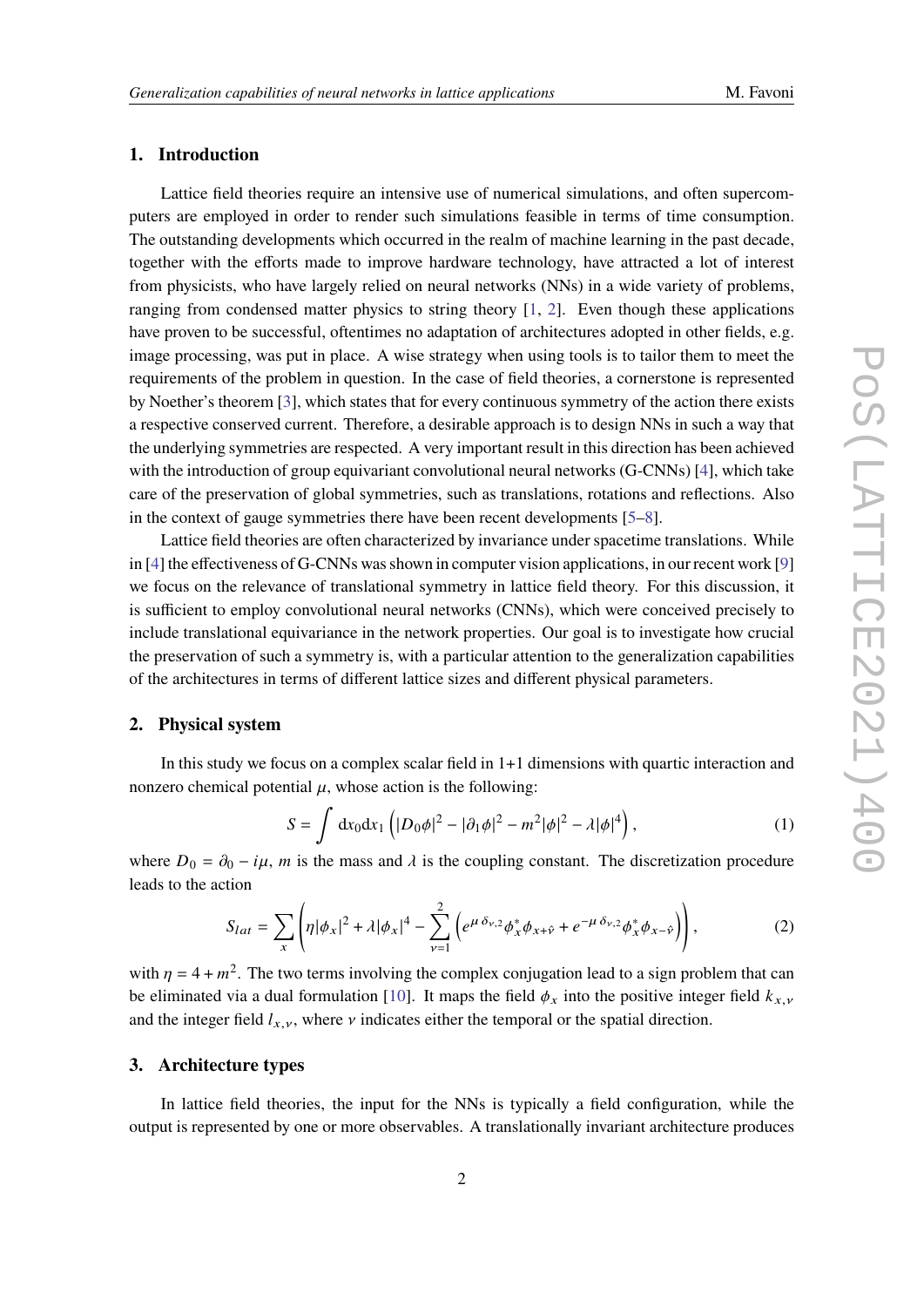the same output observables for any shift of the input configuration. Architectures that break the symmetry can learn it only approximately.

The general structure we choose for our networks is inspired by typical architectures used in computer vision and can be seen in fig. [1:](#page-2-0) a first part consisting of several convolutional layers alternated with spatial pooling layers, then a global pooling layer or a flattening step, after which an optional dense network can be appended to make the network more expressive. The type of global pooling depends on the task under examination. For example, the prediction of intensive quantities calls for a global average pooling layer, while global sum pooling is suited for extensive observables. An architecture is guaranteed to be translationally invariant if every layer in the convolutional part of the network is equivariant, meaning that a shift in the input induces a corresponding shift in the output. Another aspect that is worth mentioning is that the theory we study here features periodic boundary conditions, so every layer is equipped with circular padding.

<span id="page-2-0"></span>

**Figure 1:** The architecture types employed to test the relevance of translational symmetry. Checkmarks indicate whether a layer preserves equivariance  $(\checkmark)$  or not  $(\checkmark)$ . A stride of one in the convolutions and in the spatial pooling layers respects translational equivariance (a), while a stride of two or larger breaks it, as in (b) and (c). A flattening layer (c) breaks equivariance and restricts the use of the network to a specific lattice size. Figures from [\[9\]](#page-9-2).

We design three architecture types: the first one (EQ) is translationally equivariant, in the second one (ST) equivariance is broken because of a stride larger than one in the convolutions or in the pooling layers, and in the third one (FL) a flattening step instead of global pooling is used, which also breaks equivariance. ST architectures still retain a residual symmetry based on translations that are a multiple of the stride, but equivariance is lost in general. An additional drawback of the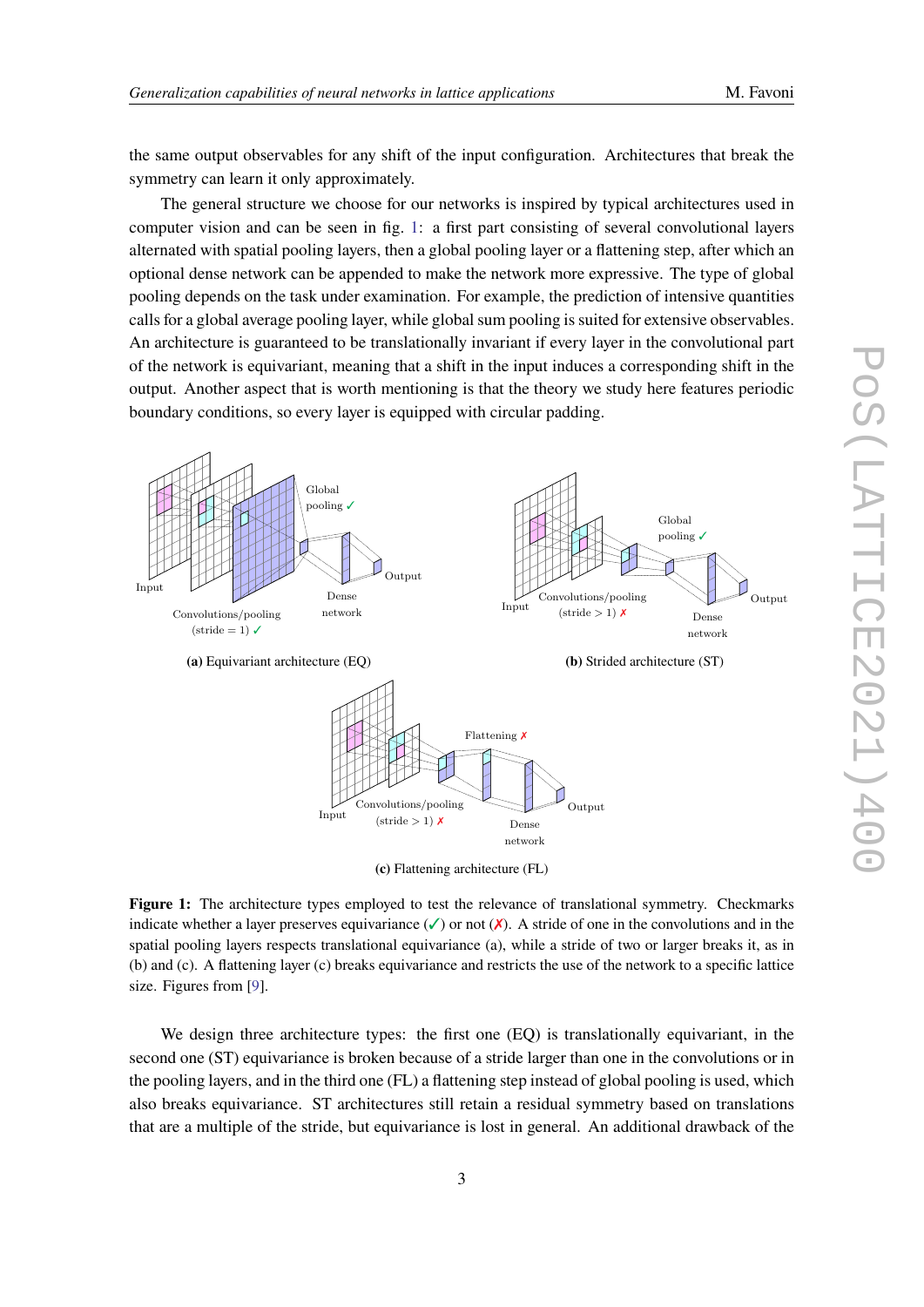flattening layer is the impediment of employing that architecture on lattice sizes different from the one it has been trained on.

#### **4. Prediction of observables**

The first task we perform is a regression on two observables, namely the particle number density

$$
n = \frac{1}{N} \sum_{x} k_{x,2} \tag{3}
$$

and the average of the modulo squared field

$$
|\phi|^2 = \frac{1}{N} \sum_{x} \frac{W(f_x + 2)}{W(f_x)},
$$
\n(4)

where

$$
f_x = \sum_{\nu} \left[ |k_{x,\nu}| + |k_{x-\hat{\nu},\nu}| + 2(l_{x,\nu} + l_{x-\hat{\nu},\nu}) \right], \quad W(f_x) = \int_0^\infty dx \, x^{f_x + 1} e^{-\eta x^2 - \lambda x^4}.
$$
 (5)

These two observables are intensive quantities and therefore we opt for a global average pooling in EQ and ST.

The training set is made up of configurations generated with specific values of the physical parameters:  $\lambda = 1$ ,  $\eta = 4.01$ ,  $\mu = 1.05$  and lattice sizes  $N_t = 60$ ,  $N_x = 4$ . In the attempt to make the fairest comparison possible, we define for each architecture a large search space for many hyperparameters (e.g. the number of convolutional layers and of linear layers, the kernel size and the number of channels in each convolution, the position of a spatial pooling layer) and run an automatized optimizer called Optuna [\[11\]](#page-9-4) to select the most promising values of such hyperparameters. The criterion to identify the winning hyperparameter combination is the minimum validation loss, which is chosen to be the mean squared error (MSE). Ten instances of the resulting best model of each architecture type are then trained all over again. We repeat the same operation for various training set sizes, ranging from 100 to 20000 samples. After that, we compute the loss on the test set, which consists of 4000 samples for every  $\mu \in \{0.91, \ldots, 1.05\}$  with steps of  $\Delta \mu$  = 0.005. This set is therefore generated with 29 different values of  $\mu$ , while for training and validating only one was used. This is done because we aim at inspecting the generalization capabilities of the models.

Figure [2](#page-4-0) shows the outcome of the whole procedure. As is apparent in the top plot, the EQ type performs much better than its non-equivariant counterparts independently of the number of samples used during training. Also, the test loss improves for EQ when increasing the training set size, while for the other two architectures it remains approximately constant. In order to counteract the missing translational equivariance in ST and FL, a new training process is carried out with data augmentation, meaning that configurations are randomly shifted in both directions before being fed into the network. Surprisingly, this does not produce substantial differences in the test loss for ST and FL, as reported in the middle and bottom plot of fig. [2.](#page-4-0)

In the following, we consider only the 10 instances found using 20000 samples during training for each architecture type. In fig. [3,](#page-4-0) we report the behaviour of the test loss for every individual value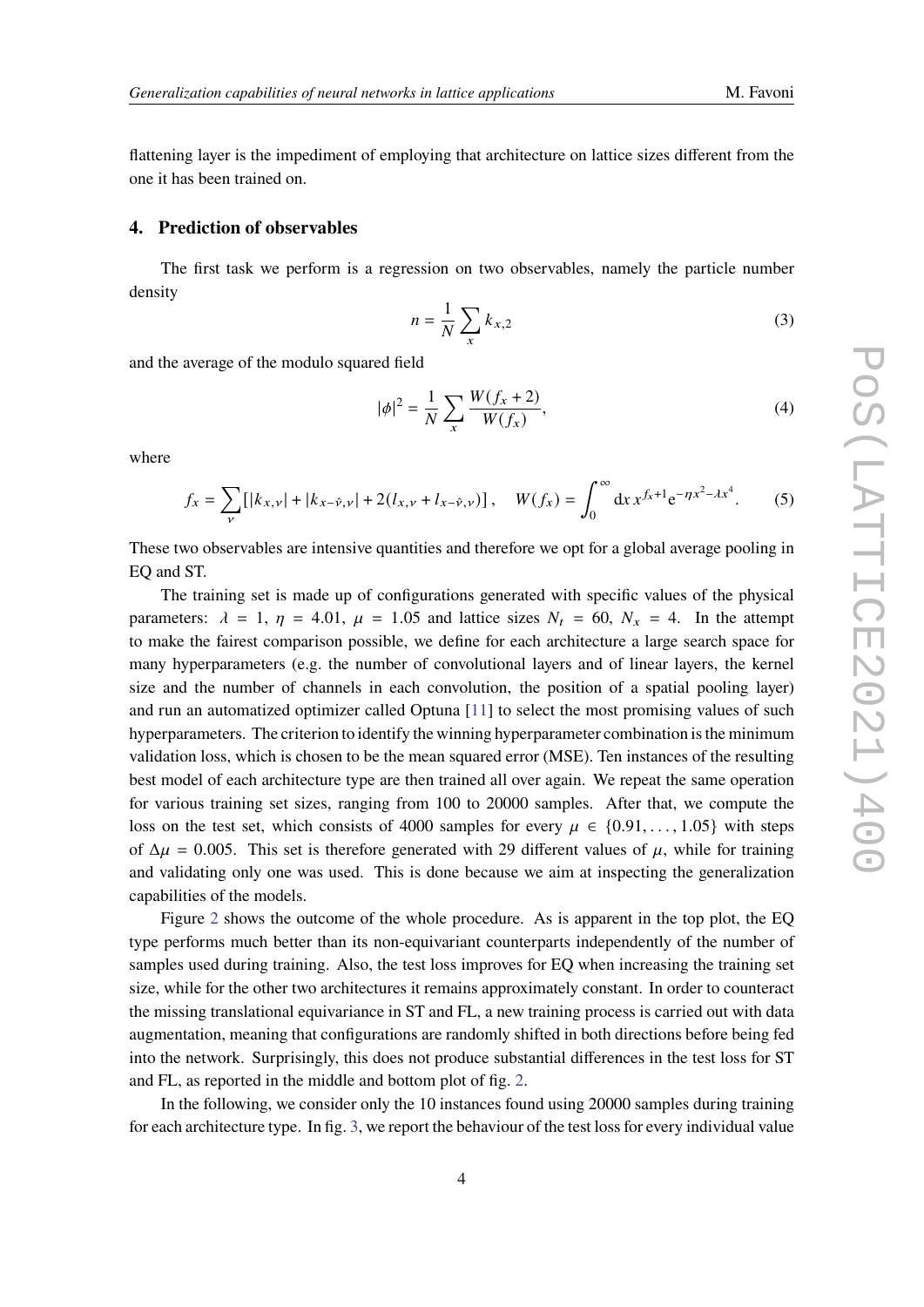

<span id="page-4-0"></span>

**Figure 2:** Results of Optuna hyperparameter search. For each architecture type, the model suggested by Optuna is trained for various training set sizes. The bands contain ten instances of such a model, the dashed lines indicate the average test losses and the continuous line passes through the median test losses. The top plot features the comparison of the three architecture types with no data augmentation, the middle and the bottom ones show the test loss behavior with data augmentation for ST and FL, respectively. Image from [\[9\]](#page-9-2).



**Figure 3:** Comparison of the test loss as a function of the chemical potential. The winning architectures in the top plot of fig. [2](#page-4-0) at the largest training set size are tested on a wide range of chemical potential, while being trained on only one specific value (1.05). Image from [\[9\]](#page-9-2).

of  $\mu$ . In this analysis we also include 4000 configurations generated at each chemical potential in the range  $\mu \in \{1.1, \dots, 1.5\}$  with steps of  $\Delta \mu = 0.1$  to check extrapolation abilities of the models. While ST and FL perform well only where training took place, EQ is able to generalize very well to smaller chemical potentials. The performance deteriorates for all architectures for larger chemical potentials (see a detailed discussion of the reasons in [\[9\]](#page-9-2)), but EQ proves to be a more reliable choice with respect to its non-equivariant counterparts, yielding a test loss smaller by about one order of magnitude.

We now want to examine the generalization to lattice sizes other than the one used for training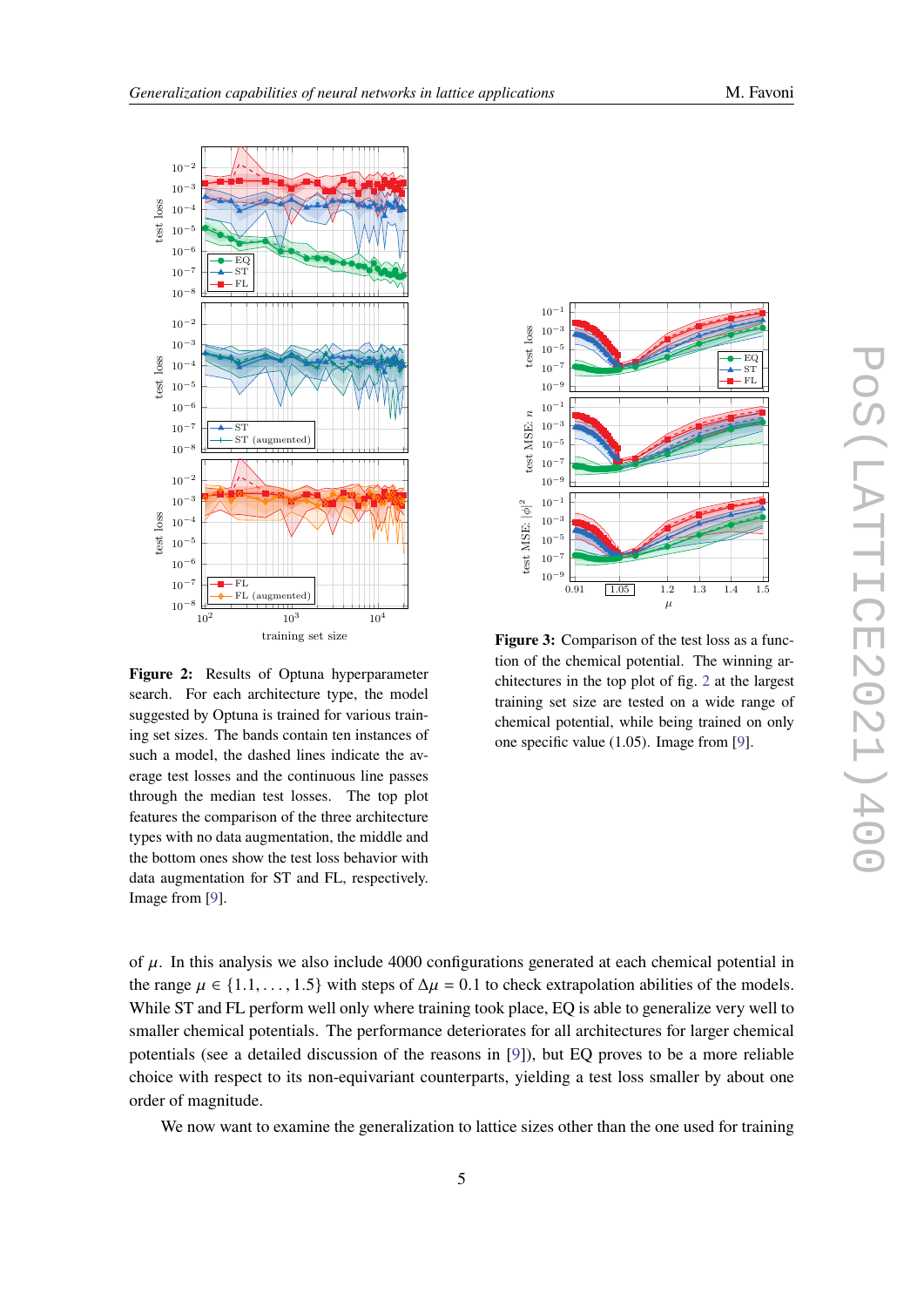<span id="page-5-0"></span>

**Figure 4:** Comparison of the test loss as a function of the lattice size. The best models found at the largest training set size are tested on several lattice sizes, while being trained on only one specific value ( $60 \times 4$ ). Image from [\[9\]](#page-9-2).

and validating, so we have to restrict ourselves to a comparison between EQ and ST. Figure [4](#page-5-0) undeniably confirms that for this problem translational equivariance is extremely beneficial, evident from the fact that the loss of EQ is about three orders of magnitude smaller than the loss of ST for all lattice sizes. It is worth mentioning that this task has already been tackled previously in [\[12\]](#page-9-5). There, an architecture of type FL with ~  $10^7$  parameters was trained on the 200 × 10 lattice at two values of the chemical potential and was able to reach a test loss of 10−<sup>6</sup> , two orders of magnitude less accurate than our best EQ instance can achieve, even though this last one is trained on a different lattice size on just one value of  $\mu$  with much fewer parameters ( $\sim 10^4$ ). Lastly, we point out that the kink in the ST bands is due to another drawback of a stride larger than one: a spatial pooling layer with a stride of two can use the first four rows of the lattice, but discards the fifth one, losing 20% of information, which leads to a much larger loss.

## **5. Detection of flux violations**

The dual formulation of the complex scalar field given in sec. 2 is also called flux repre-sentation [\[10\]](#page-9-3), because the field k obeys the conservation law  $\sum_{v} (k_{x,v} - k_{x-\hat{v},v}) = 0$ . Physical configurations must respect this flux conservation, but we can artificially create configurations ex-hibiting flux violations by slightly modifying the so-called worm algorithm [\[13\]](#page-9-6) used for the data generation in the first task. The algorithm proposes a field update at a particular lattice site; then, if accepted, another update is proposed for one of the next-neighboring sites. The mechanism repeats itself, drawing a path on the lattice that is referred to as a worm, whose head moves until it meets the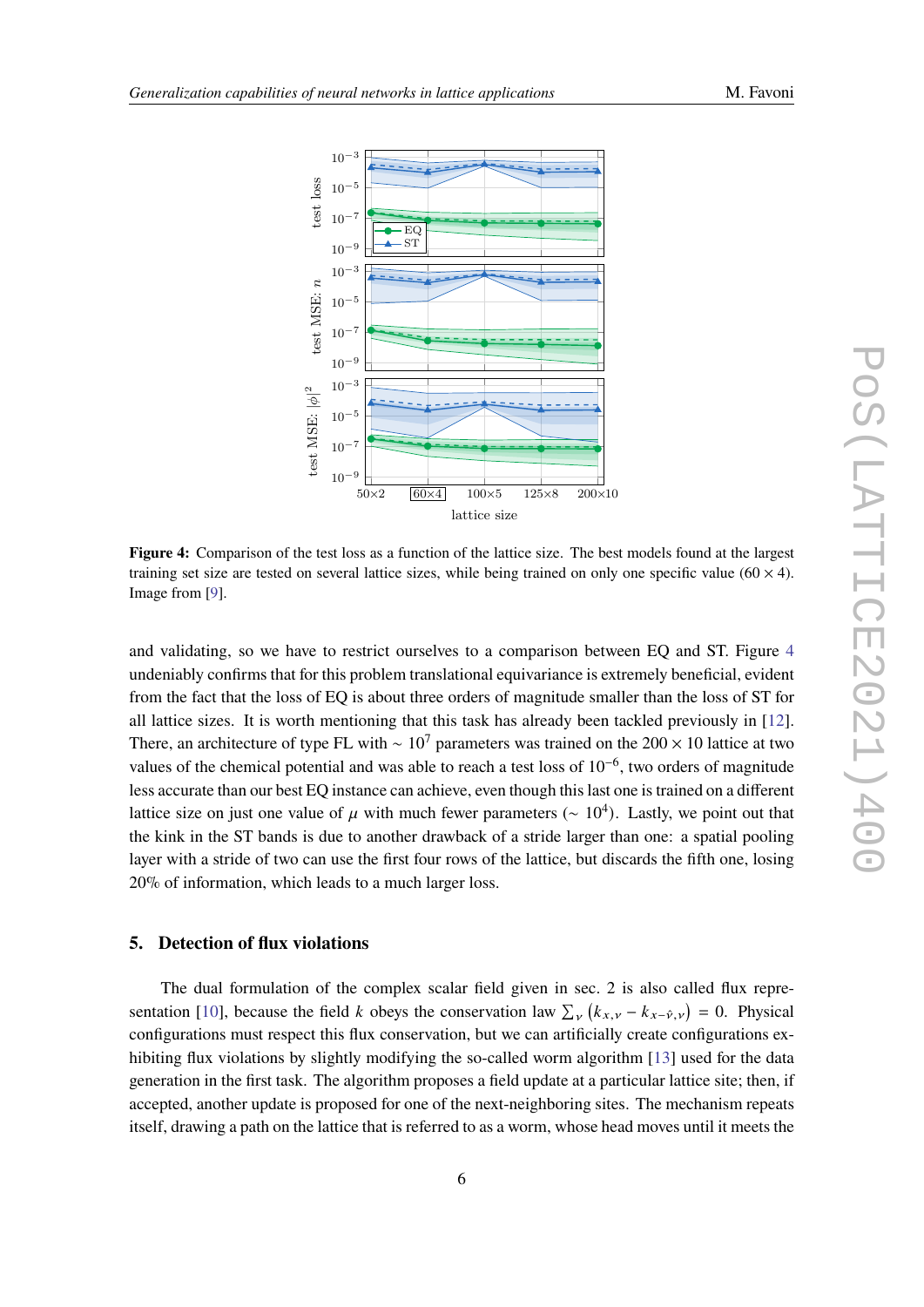<span id="page-6-0"></span>

**(a)** Example field configuration

**(b)** Feature maps of convolutional part in best EQ and ST models

**Figure 5:** Task visualization and network prediction. The top plot in (a) shows a possible path drawn by the worm algorithm on top of a preexisting physical configuration, while the bottom plot highlights flux violations, which coincide with the worm endpoints. The feature maps in (b) show that successful models detect just one flux violation in only some of the channels in order to discriminate between open and closed worm configurations. Image from [\[9\]](#page-9-2).

tail. Before this happens, the ends of the worms violate flux conservation, so we save configurations that feature an open worm. An example of this is depicted in fig. [5.](#page-6-0)

Apart from  $\lambda$ , which is kept fixed at 1, the dataset is generated using multiple combinations of physical parameters:  $\eta \in \{4.01, 4.04, 4.25\}$ ,  $\mu \in \{1, 1.25, 1.5\}$  and lattice sizes  $N_t = N_x \in \{8, 16, 32, 64\}.$  Only two combinations are used for training, specifically  $(\eta, \mu) \in$  $\{(4.01, 1.5), (4.25, 1)\}\$  on  $8 \times 8$  lattices. A total of 4000 samples make up the training set, half of them without open worms, the other half with open worms. The task of the networks is classifying correctly whether a configuration features an open worm or not. Figure [5b](#page-6-0) shows that it is sufficient for the models to detect only one of the flux violations.

Also in this case, an appropriate search space for the hyperparameters is defined and explored using Optuna to suggest the values that minimize the validation loss, which is the binary cross entropy. In a classification task it is not clear what kind of global pooling is the most fitting, which is why this choice is part of the hyperparameter optimization. 50 instances of the best architecture are trained, yielding the results in fig. [6.](#page-7-0) The test loss and the test accuracy do not strongly depend on the physical parameters, as we can see in fig. [6a,](#page-7-0) where the worse performance of the FL models compared to the other two architecture types is also clearly visible. Figure [6b](#page-7-0) tells us that the loss deteriorates on larger lattices and that EQ and ST achieve very close results in this classification task.

#### **6. Counting open worms**

An extension of the previous section can be achieved by adding more than only one open worm on top of a physical configuration. This is then treated as a regression task, which is reminiscent of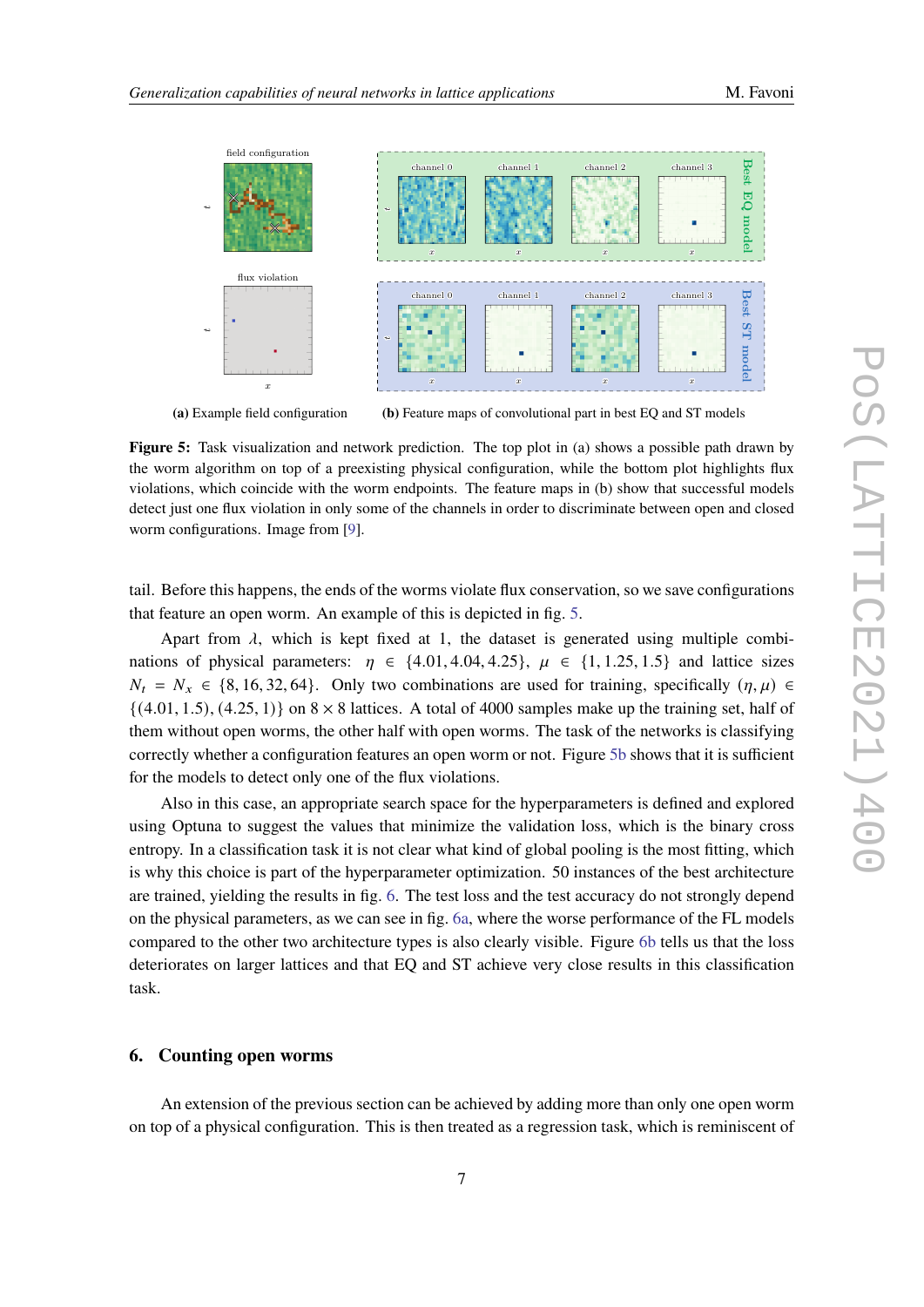<span id="page-7-0"></span>



**(a)** Comparison of test loss and test accuracy vs chemical potential on  $8 \times 8$  lattices.

**(b)** Comparison of test loss and test accuracy vs lattice size.

**Figure 6:** Results for open worm detection. The bands contain 50 instances of the architectures indicated by Optuna. In (a), the test loss and the test accuracy are reported as functions of the chemical potential on  $8 \times 8$ configurations, while in (b) they are given as functions of the lattice size. Images from [\[9\]](#page-9-2).

counting problems such as crowd counting and, with an appropriate adaptation, can be used for the evaluation of  $n$ -point functions.

The combinations of physical parameters are inherited from the previous section with the addition of a number of open worms ranging from 0 to 10. For training we will use the two combinations employed in the classification task with 0 and 5 worms. This amounts to only four combinations out of the 396 possible ones. The number of training samples is 20000, and also in this case we optimize the hyperparameters by means of Optuna. Since we are dealing with an extensive quantity, we adopt a global sum pooling.

Figure [7a](#page-8-4) reports the test loss and accuracy on  $8 \times 8$  lattices as a function of open worms, where ST and FL perform worse than EQ. In particular, they have a hard time predicting a number of worms from 1 to 4. In fig. [7b](#page-8-4) the results on every lattice are shown, indicating that EQ has to be preferred, even achieving 100% test accuracy with all of its 20 instances.

## **7. Conclusions**

We have tested the performance of three architecture types on three different tasks. The architectures that respect translational symmetry proved to be a highly reliable choice in all tasks, while the architectures that break translational invariance can feature a poor performance when it comes to generalizing to physical parameters that were absent in the training set. Moreover, breaking invariance brings other drawbacks along: if a stride larger than one is used, part of the input information can be lost, while a flattening layer hinders the possibility of applying the same architecture to other lattice sizes. Another important aspect to keep in mind is that the automated optimizer we have used, Optuna, has favored small or medium-sized architectures, with a number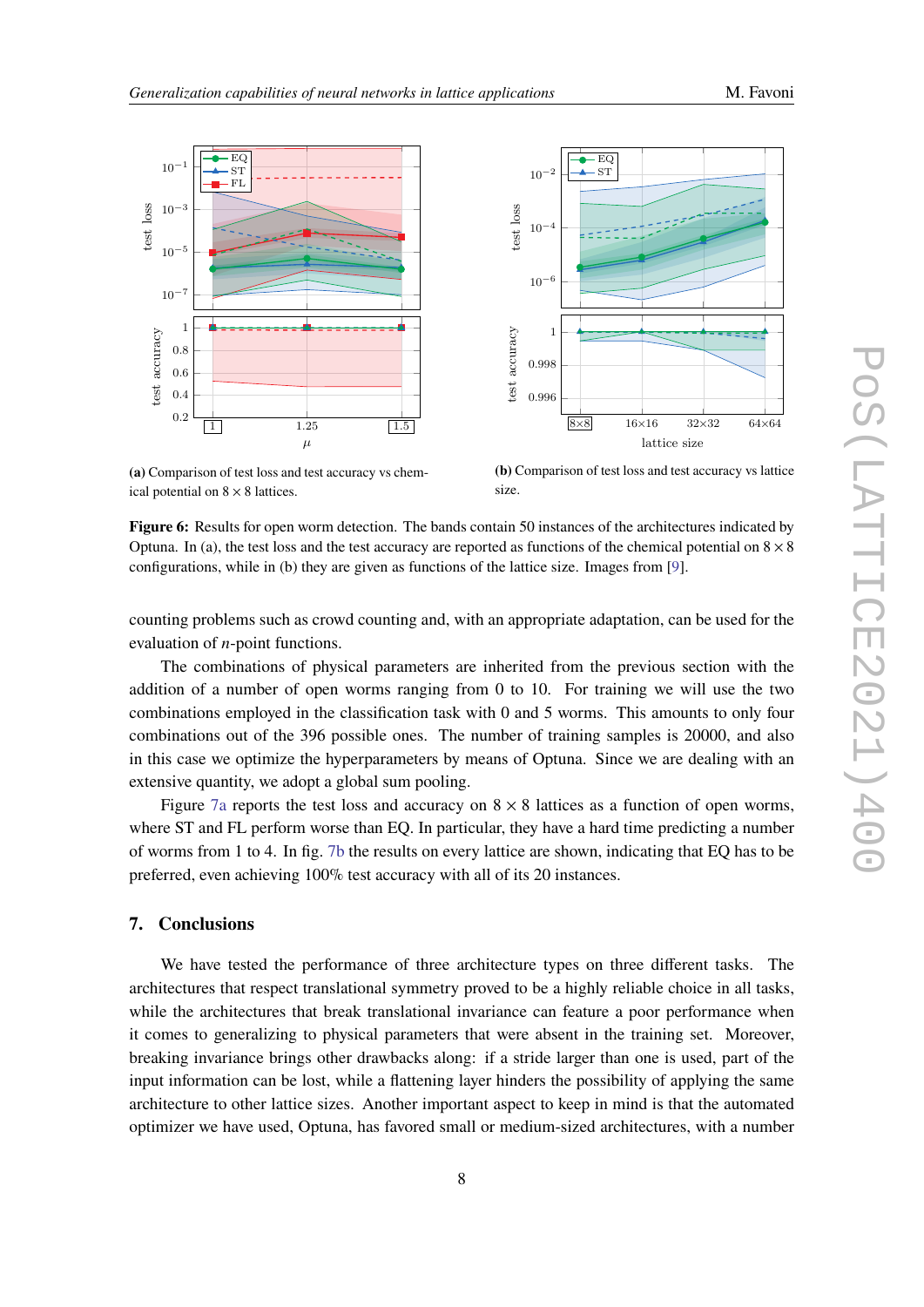<span id="page-8-4"></span>

**(a)**Comparison of test loss and test accuracy vs number of open worms on  $8 \times 8$  lattices.



**(b)** Comparison of test loss and test accuracy vs lattice size.

**Figure 7:** Results for worm counting. The bands contain 20 instances of the architectures indicated by Optuna. In (a), the test loss and the test accuracy are reported as a function of the open worms on  $8 \times 8$ configurations, whereas in (b) they are given as functions of the lattice size. Images from [\[9\]](#page-9-2).

of trainable parameters between  $10^2$  and  $10^5$ . In conclusion, our study shows that it is sensible to use translationally equivariant neural networks for problems that are characterized by translational symmetry.

### **Acknowledgments**

This work has been supported by the Austrian Science Fund FWF No. P32446-N27, No. P28352 and Doctoral program No. W1252-N27. The Titan V GPU used for this research was donated by the NVIDIA Corporation.

### **References**

- <span id="page-8-0"></span>[1] J. Carrasquilla and R.G. Melko, *Machine learning phases of matter*, *[Nature Physics](https://doi.org/10.1038/nphys4035)* **13** [\(2017\) 431–434.](https://doi.org/10.1038/nphys4035)
- <span id="page-8-1"></span>[2] N. Bobev, T. Fischbacher, F.F. Gautason and K. Pilch, *A cornucopia of AdS5 vacua*, *[Journal](https://doi.org/10.1007/jhep07(2020)240) [of High Energy Physics](https://doi.org/10.1007/jhep07(2020)240)* **2020** (2020) .
- <span id="page-8-2"></span>[3] E. Noether, *Invariante Variationsprobleme*, *Nachrichten von der Gesellschaft der Wissenschaften zu Göttingen, Mathematisch-Physikalische Klasse* **1918** (1918) 235.
- <span id="page-8-3"></span>[4] T.S. Cohen and M. Welling, *Group equivariant convolutional networks*, in *Proceedings of The 33rd International Conference on Machine Learning*, vol. 48, pp. 2990–2999, JMLR, Jun, 2016 [[1602.07576](https://arxiv.org/abs/1602.07576)].